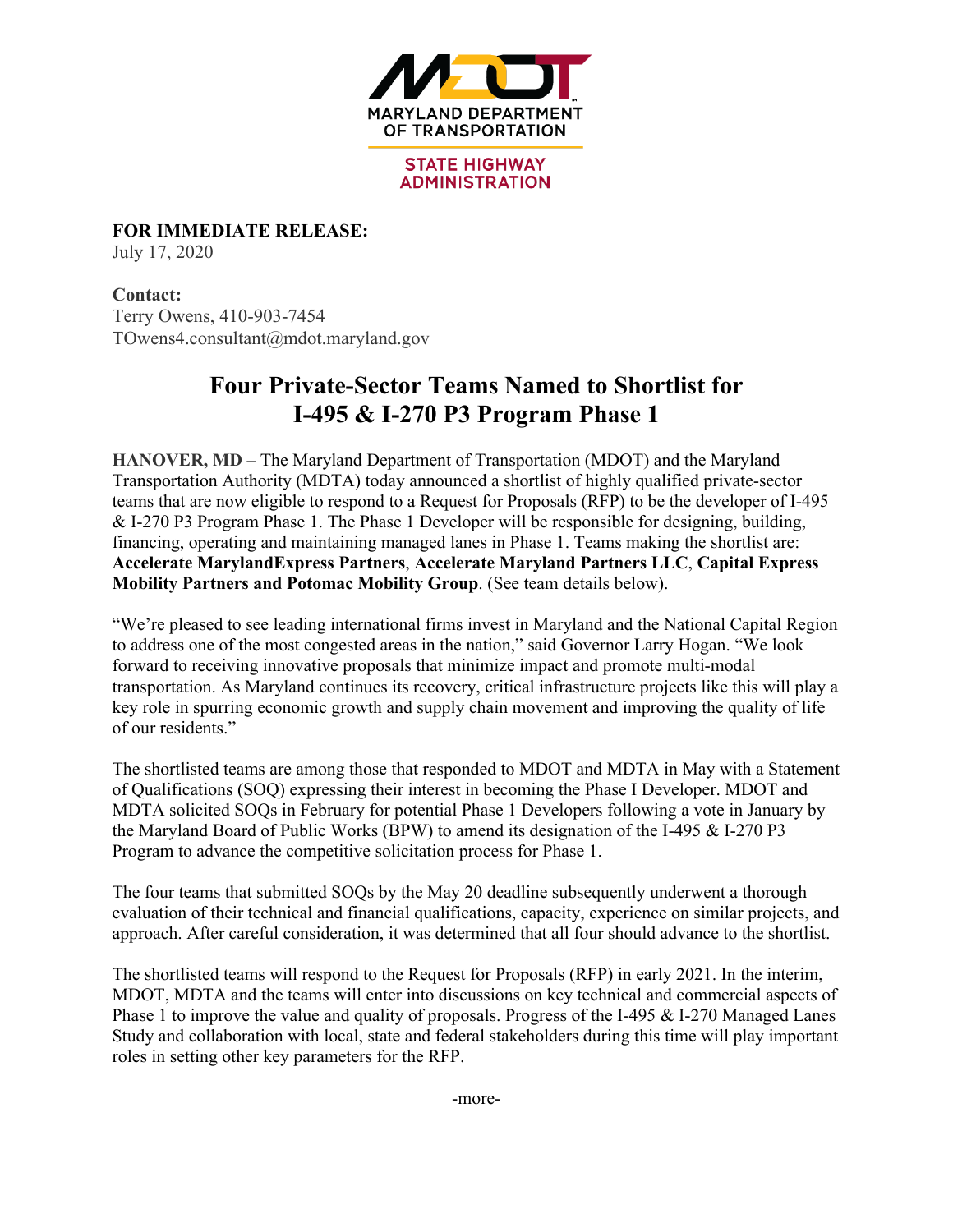#### Page 2

MDOT and MDTA plan to select a preferred Phase Developer and recommend a Phase 1 P3 Agreement to the BPW for its review and approval late Spring or early Summer 2021. An environmental decision document under the National Environmental Policy Act (NEPA) will be approved before necessary BPW approvals to commence with final design and construction on any portion of Phase 1.

"As Maryland recovers from the COVID-19 emergency and as the region continues to grow, replacing the American Legion Bridge and maximizing efficient movement of people and goods will remain top priorities," said Transportation Secretary Greg Slater. "Partnering with the private sector will help Maryland create opportunities and jobs, connect people to employment centers, improve transit, bike and pedestrian mobility, and help us keep our infrastructure in a state of good repair now and in the future."

Phase 1 of the P3 Program would improve I-495 from the vicinity of the George Washington Memorial Parkway in Virginia, across and including the American Legion Bridge to the I-270 west spur, and I-270 from I-495 to I-70. I-495 from the vicinity of the George Washington Memorial Parkway to the I-270 west spur, and the I-270 west spur to I-370, will be delivered first.

The Phase 1 solicitation process is running concurrent with the I-495 and I-270 Managed Lanes Study, which continues to evaluate a no-build alternative and a range of six managed lanes alternatives. I-270 from I-370 to I-70 is undergoing a separate environmental review process.

The Managed Lanes Study continues to analyze potential environmental impacts associated with the no-build and managed lane alternatives along the entire 48 miles of the study corridor. The results are available in the Draft Environmental Impact Statement (DEIS) that was released for public review and comment July 10.

## **Teams named to the shortlist to bid on the RFP:**

## **Accelerate MarylandExpress Partners**

**Lead Project Developer / Equity**: Itinera Infrastructure & Concessions, Inc. **Lead Contractors:** Halmar International, LLC and Itinera S.p.A **Designer:** Atkins North America, Inc. and Gannett Fleming, Inc.

## **Accelerate Maryland Partners LLC**

**Lead Project Developer / Equity:** Transurban (USA) Operations Inc. and Macquarie Infrastructure Developments LLC **Lead Contractor:** Archer Western Construction, LLC **Designers:** Dewberry Engineers Inc. and Stantec Consulting Services Inc.

**Capital Express Mobility Partners**

**Lead Project Developer / Equity:** Cintra Global SE, Meridiam Capital Express, LLC, and John Laing Investments Limited **Lead Contractor:** Ferrovial Agroman US Corp. **Designers:** AECOM Technical Services, Inc.